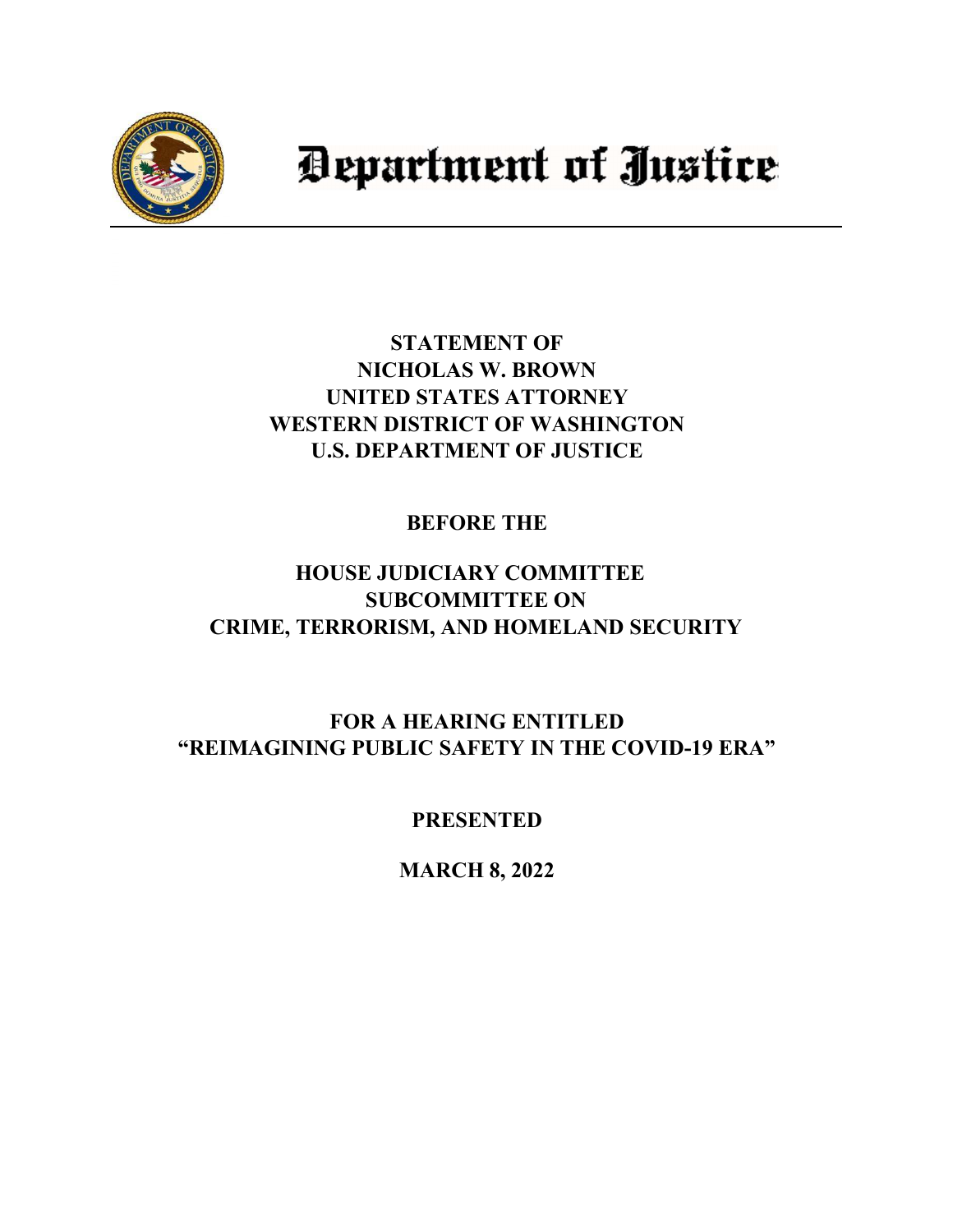#### Statement of Nicholas W. Brown United States Attorney Western District of Washington U.S. Department of Justice

#### Before the House Judiciary Committee Subcommittee on Crime, Terrorism, and Homeland Security

#### For a Hearing Entitled "Reimagining Public Safety in the COVID-19 Era" March 8, 2022

Thank you, Chairwoman Jackson Lee, Ranking Member Biggs, and distinguished members of the Committee for the opportunity to speak with you today. I am pleased to be here to discuss the Department of Justice's (Department) efforts to work together with communities to address violent crime. My name is Nick Brown. I began my career with the Department in 2007, where I served as an Assistant U.S. Attorney in the Western District of Washington's (District) criminal division until 2013. I'm proud to be testifying before you now as the U.S. Attorney for the same District.

Addressing violent crime is one of the top priorities of the Department. Violence, particularly gun violence, is on the rise across our nation. The statistics are as disturbing in Washington, D.C. as they are in my Washington. To tackle this challenge, we must leverage the significant power of community relationships to reduce gun violence and violent crime. That is why the Department has highlighted Community Violence Intervention (CVI) programs as an important complementary tool to law enforcement efforts. These programs have been shown to reduce incidents of violence by targeting individuals who are most at-risk to commit or become the victims of violence with evidence-based and community-informed support.

My District spans two borders, from Canada all the way down to Oregon. While our largest city, Seattle, often commands much of the attention, the people we serve are in cities big and small, rural and urban. In my work as U.S. Attorney and throughout my career, I've had the opportunity to get to know federal, state, Tribal, and local law enforcement throughout our communities. The message I've received from law enforcement when it comes to violent crime has been consistent and clear across the state: They cannot solve the issue of violent crime alone.

Partnership between law enforcement and our communities is vital to making enduring change. And that's why, in May 2021, the Department announced its Comprehensive Strategy for Reducing Violence. That strategy calls for active engagement with the communities and organizations that we serve through prevention and intervention strategies, including CVI programs. CVI programs employ the power of individuals and institutions within communities to support people most impacted by violence and help to prevent violence by connecting people with appropriate services and de-escalating conflicts. One evaluation of a Brooklyn-based CVI strategy done by the John Jay College of Criminal Justice found that gun injuries fell by 50 percent in the target neighborhood following program implementation.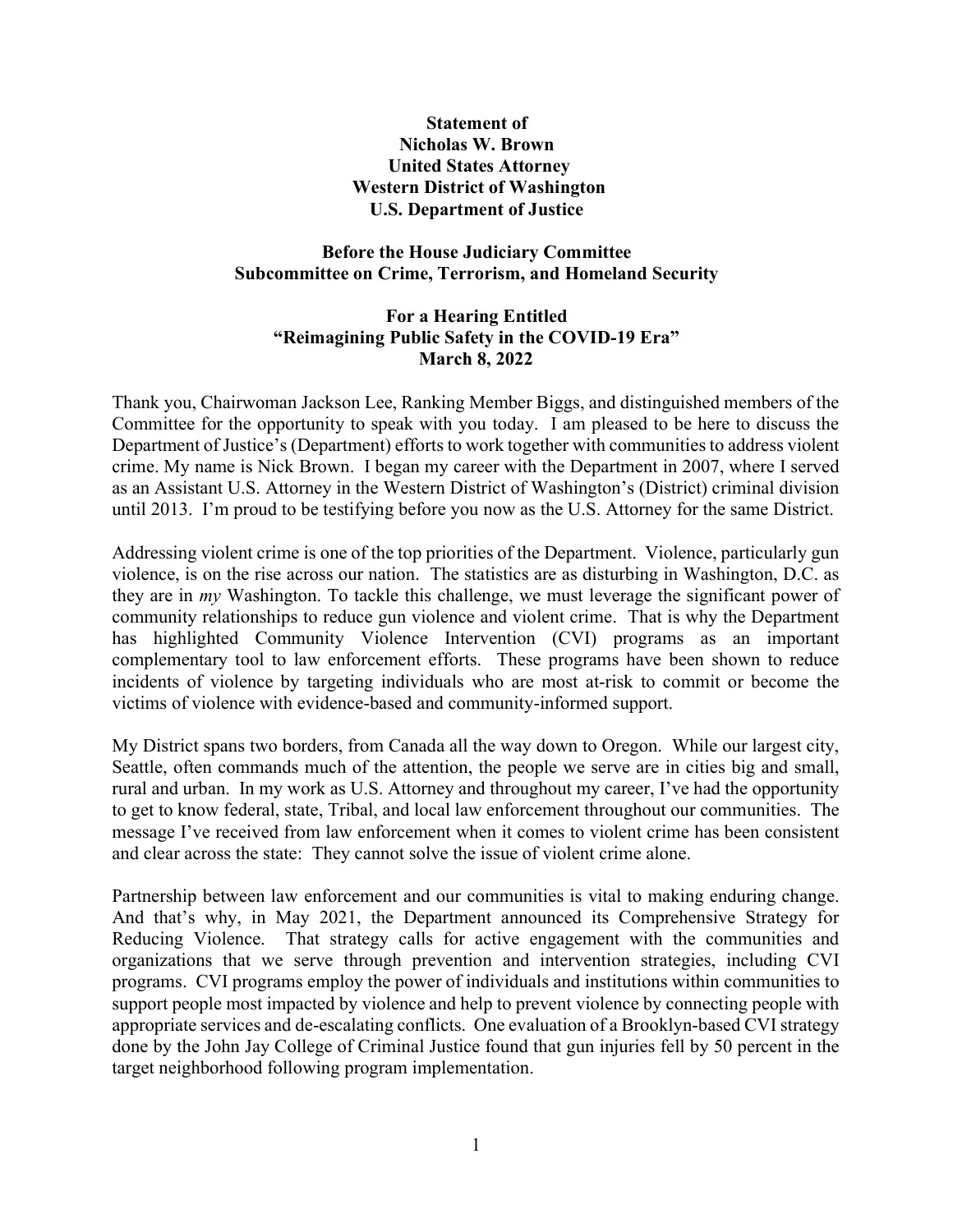Importantly, the Department does not engage CVI as a substitute for policing; we employ it as a complement to policing that recognizes the value of community and community-based partners in violent crime reduction efforts. Using a comprehensive approach to public safety, we are better able to address trends in the crime rates, which in turn allows us to better focus our resources.

In my District, we lean into community-based partnerships as much as possible. In our experience, community-centered, evidence-based programs often improve public safety and reduce violence by reaching broader audiences than the law enforcement community can do on its own. Many of the organizations, including our tribal partners, have developed alternatives to traditional prosecutions and have shown sustainable reductions in recidivism.

Let me give you a few specific examples of the work we're doing here in Washington State:

- We partner with a variety of community groups that are working to prevent violence especially among our youth. These organizations help us identify the drivers of crime in our communities, which in turn informs how to best use the federal tools at our disposal. Much of the work in CVI centers on addressing and healing the generational trauma of poverty, childhood exposure to violence, lack of educational and employment opportunities, and racism. Our community partners identify those young people most at risk of being involved in gang and gun violence, and work on messaging to combat negative influences. But messaging alone is not enough; to be successful, outreach must be accompanied by an offer of services and support. This support often includes assistance with trauma counseling, housing, education, and employment.
- The Department has supported a recent partnership between the Kent Police Department, in King County, Washington, and a community organization by providing grant funding from the Department's Project Safe Neighborhoods Program. This partnership implemented "Night Walks" to provide a consistent presence at an intersection that experienced high rates of gun violence. That program—built on the recommendations of the community itself—resulted in a dramatic reduction in violent crime.
- My office has also supported grant funding for, and collaborated with, a Seattle-based community organization that provides on-the-ground support, expertise, and resources to prevent, intervene in, and de-escalate gun violence. They respond to shooting incidents to serve as de-escalation agents at the scene, in hospitals, and in gun violence hot spots to calm tensions that may lead to further harm. They also provide or connect individuals and families directly impacted by gun violence with mentoring, emotional support for posttraumatic stress, medical follow-up, housing, substance use treatment, job opportunities, and other support to help ensure community safety. As a result of their participation in the program, young people have started their own businesses, gained steady employment, graduated from high school, attended college, reunified their families, and become credible messengers and mentors for other young people who are at risk of engaging in gang violence.

Examples like these demonstrate that supporting community members in healing their own communities does not supplant the need for law enforcement. Instead, it proactively helps law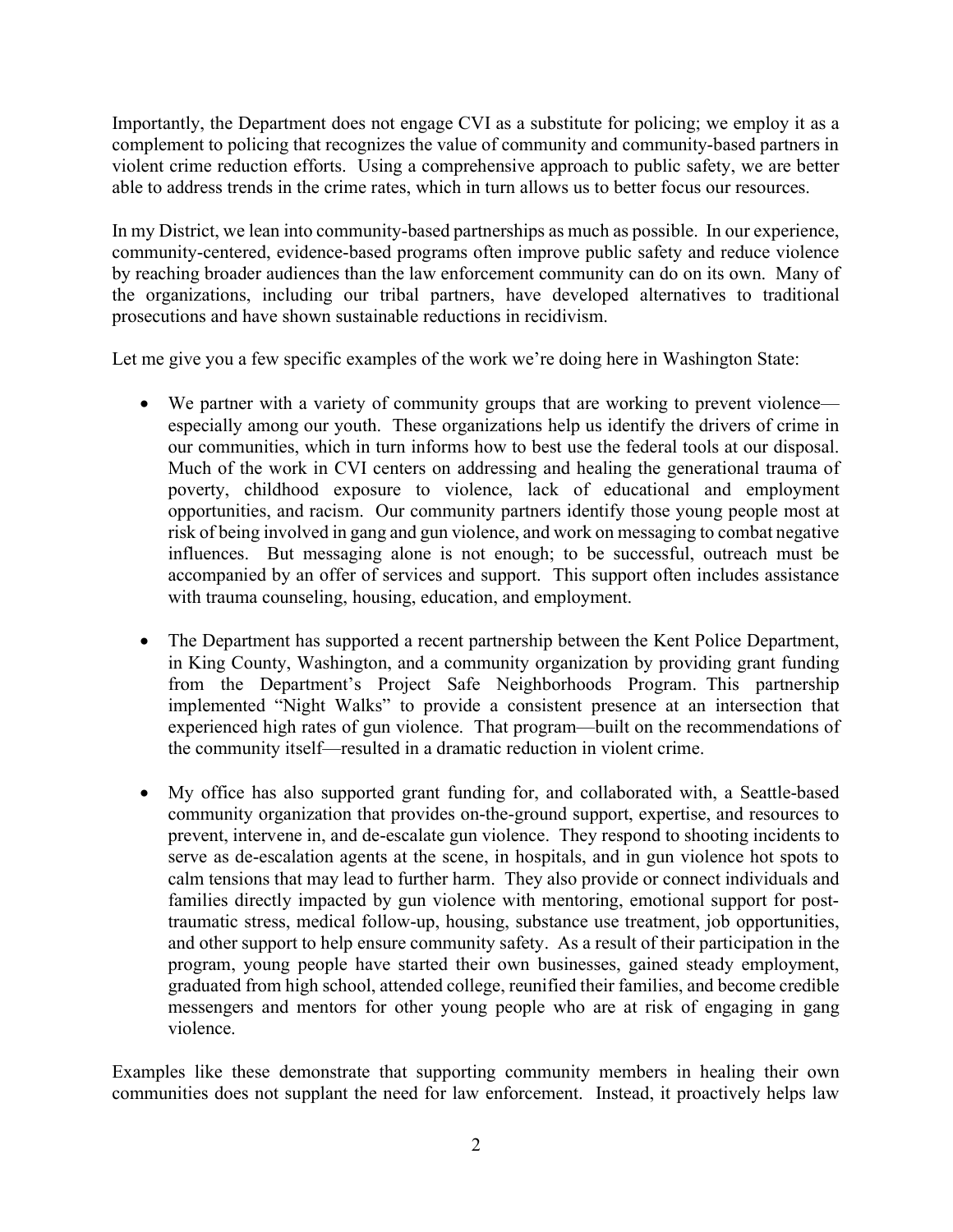enforcement do their jobs better. The root causes of violence run deep, and we cannot expect our officers to serve as mental health practitioners, housing advocates, or substance abuse counselors—although they often do play these roles. Through leveraging the expertise of community partners, law enforcement officers can focus on their public safety roles within our communities without these additional strains on their resources.

CVI initiatives also recognize that we cannot simply arrest and incarcerate our way out of crime. Ending the cycle of violence means committing to evidence-based prevention, intervention, rehabilitation, and reentry. Our District has engaged with various community-based partners focused on some of these areas. For example, with our support and engagement, a successful reentry program from the Washington State Women's prison is being replicated in our federal detention center. This program is based on the question: "If there was something someone could have said or done that would have changed the path that led you here, what would it have been?" That concept sparks an intensive process by which persons who are incarcerated help map out their own successful reentry into the community. And now, we are bringing that same model to women involved in our federal system.

Many state and local law enforcement entities across the nation are also using Department funding to support community policing and innovative CVI initiatives. In our District, for example, this funding has been used to develop apps for communicating with community members, training officers on procedural justice and community policing, and exploring ways to de-escalate difficult encounters. For Fiscal Year 2021, the Department—through components such as the Office of Justice Programs (OJP) and the Office of Community Oriented Policing Services (COPS) awarded grants totaling nearly \$444 million to support a wide range of violence reduction efforts, including community-based violence intervention and prevention strategies, youth and school violence prevention programs, and evidence-based police and prosecution practices across the country.<sup>1</sup> Some examples include:

- COPS Hiring Program (CHP): A \$156 million grant program to support the hiring of career law enforcement officers to increase an agency's community policing capacity and crime prevention efforts, which, in 2021, prioritized funding for agencies that partner with community organizations to support CVI strategies.
- Community Policing Development Microgrants Program: A \$3 million grant program that supports innovative community policing strategies, including development and enhancement programs that engage the community in violence reduction efforts, such as street outreach, violence interrupters, hospital-based intervention, and other programs that provide wraparound services to communities.
- School Violence Prevention Program: A grant program totaling over \$125 million to help institute safety measures in and around primary and secondary schools, support school violence prevention efforts, provide training to school personnel and students, and implement evidence-based threat assessments.

<sup>&</sup>lt;sup>1</sup> https://bia.oip.gov/news/nearly-444-million-awarded-support-violence-intervention-efforts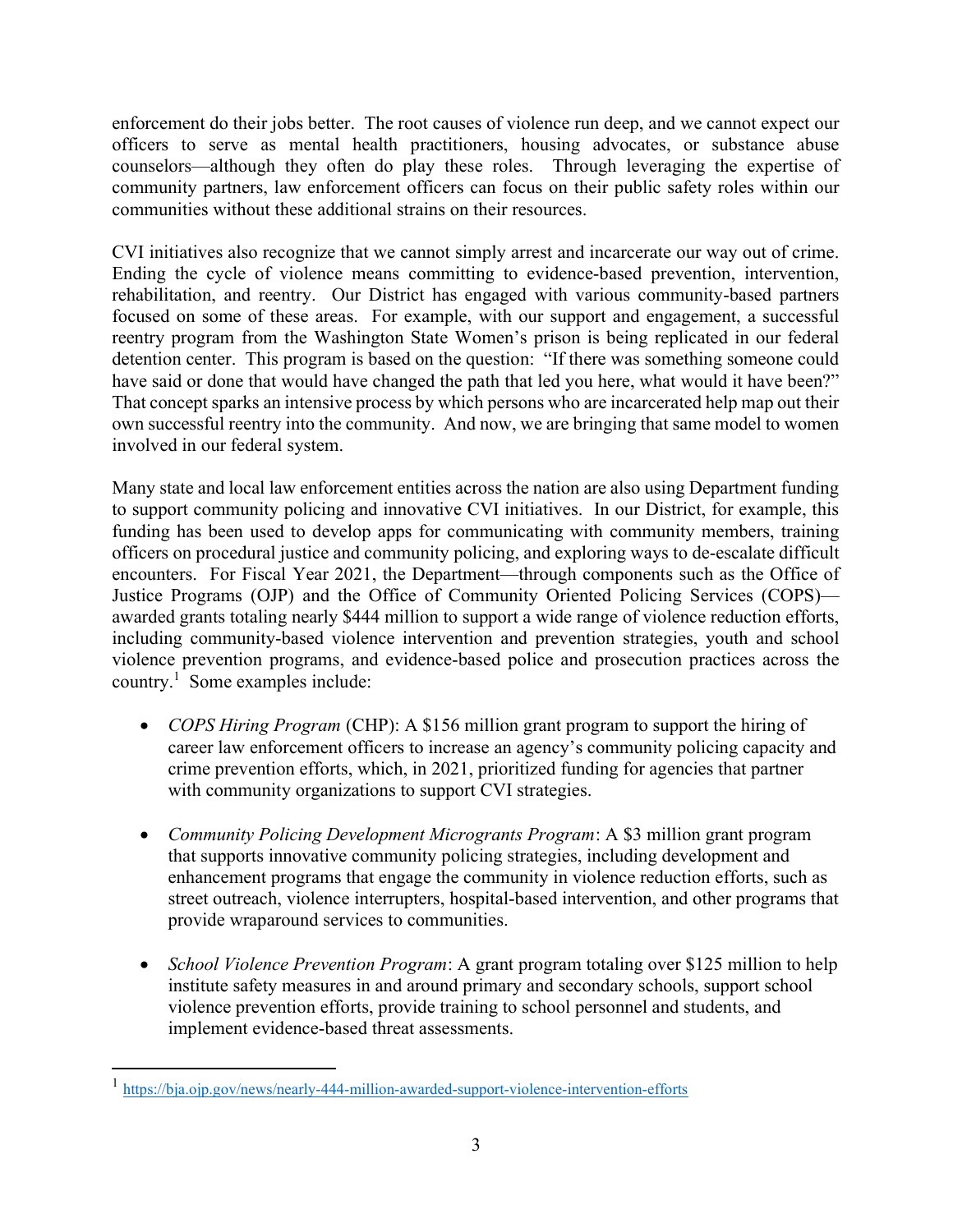- Comprehensive Youth Violence Prevention and Reductions Programs: A \$14 million grant program that provides funding for programs that prevent and reduce youth violence.
- Smart Policing Program: A \$6.4 million grant program to fund training and technical assistance for law enforcement to use data and technology to respond to crime.
- Second Chance Act Community-Based Reentry Program: The Department issued guidance to clarify that community-based organizations with CVI proposals are eligible for \$12.75 million in funds under this program.
- Project Safe Neighborhoods Program: A \$20 million grant program that brings together federal, state, local, and Tribal law enforcement and community-based partners to identify the most pressing violent crime problems in a community and develop comprehensive solutions to address them. For example, in 2021, our District sought funding to build the capacity of a South King County organization that engages underprivileged youth and young adults in areas of high gun and gang violence as identified by local police agencies and attorney's offices. The organization promotes holistic development through athletics and other prosocial activities that offer positive, easily accessible alternatives to criminal behavior.
- Strategies to Support Children Exposed to Violence Program: An \$8 million grant program that provides funding, training, and assistance to communities to address children's exposure to violence and prevent gun violence.
- Hospital-Based Victim Services Program: A \$2 million grant program to fund programs that link the victim services field and medical facilities.
- Center for Cultural Responsive Victim Services Program: A \$3 million grant program to launch a national resource to improve trauma-informed, victim-centered services in communities of color.
- Victims of Crime Act Funding  $(VOCA)$ : The Department disseminated guidance in September 2021 to clarify that states may use their allocations from annual VOCA funding—which in Fiscal Year 2021 was over \$1 billion—for CVI efforts and may provide training and technical assistance on CVI to grantees and subgrantees.

The Department has made, and will continue to make, these important investments to help communities and law enforcement work together to develop innovative approaches to help those at the highest risk of engaging in, or becoming victims of, violence. That's why the President's FY 2022 budget called for a \$200 million investment in CVI strategies through appropriations that would flow through the Department and the Department of Health and Human Services (HHS). The Department is already working closely with HHS to plan for administering these funds in anticipation of appropriations. These funds, if made available, will greatly enhance the capacity of communities across the nation to prevent and reduce violence. By supporting community-based